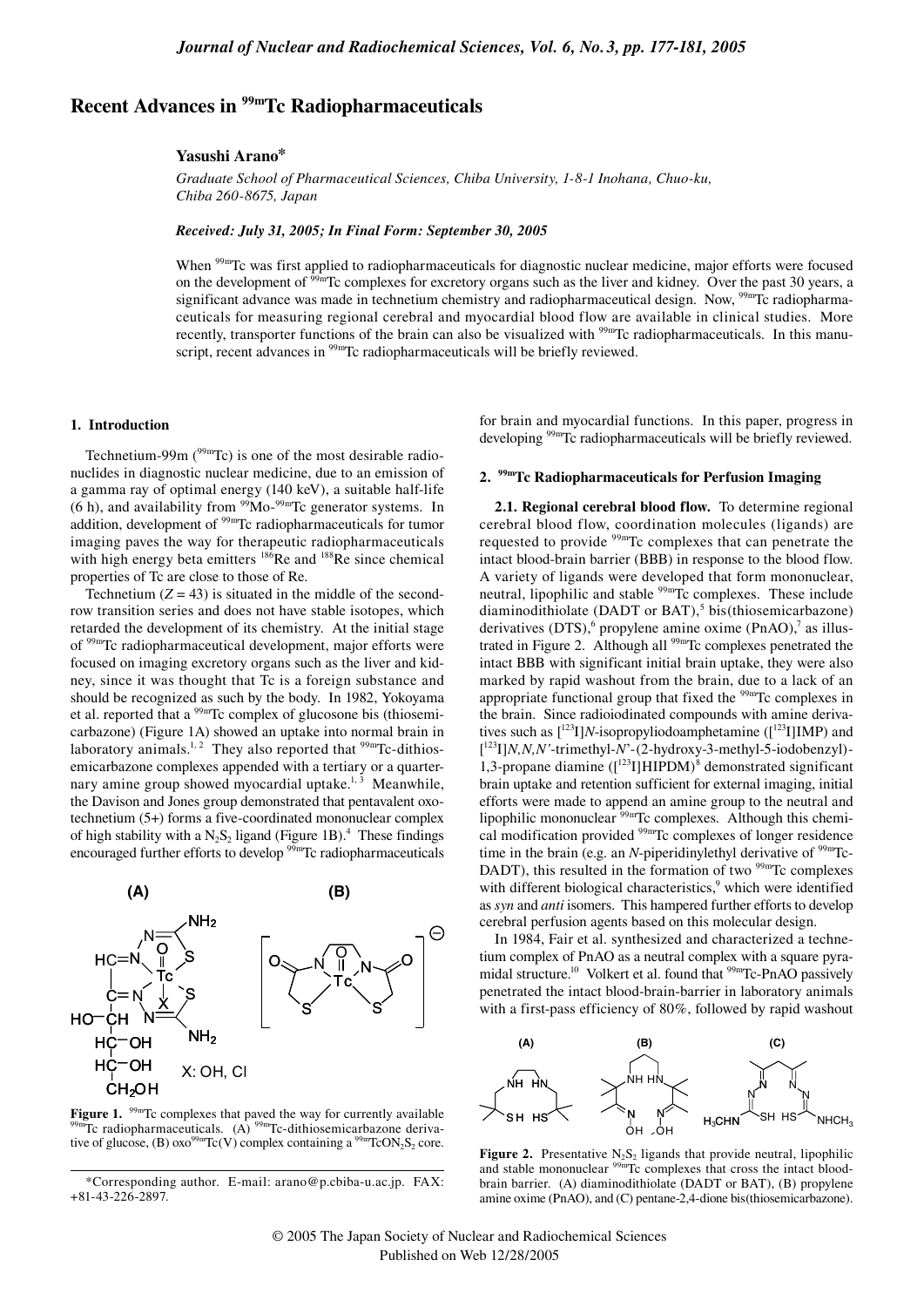from the brain.<sup>7</sup> Following a series of structure-distribution studies of <sup>99m</sup>Tc complexes of PnAO derivatives, Neirinckx et al. selected *d,l*-diastereoisomer of hexamethyl propyleneamine oxime (HM-PAO) (Figure 3A).<sup>11</sup> <sup>99m</sup>Tc-HM-PAO showed rapid uptake in the brain, followed by high residence times of radioactivity in the brain up to 24 h post-injection, due to rapid conversion of lipophilic <sup>99m</sup>Tc-HM-PAO to more hydrophilic secondary complexes. Further studies showed that intracerebral glutathione (GSH) would be involved in the conversion of  $99mTc-HM-$ PAO to hydrophilic forms, which would account for the retention of this  $99m$ Tc complex in brain and other cells.<sup>12</sup>

Meanwhile, Walovitch et al. reported that <sup>99m</sup>Tc complex of *N,N'*-1,2-ethanediylbis-L-cysteine diethylester (ECD) (Figure 3B) exhibited high uptake and retention of baboon brain.<sup>13</sup> Metabolic studies suggested that the brain retention of  $99 \text{mT}$ c-ECD would be caused by rapid metabolism to a polar monoester-monoacid metabolite that is trapped in the brain. Although high initial brain uptake was observed with <sup>99m</sup>Tc-D,D-ECD isomer, rapid elimination from the brain was observed, suggesting enzyme-mediated hydrolysis of the ester in <sup>99m</sup>Tc-ECD. Clinical studies showed that <sup>99m</sup>Tc-ECD provided diagnostic information comparable to that obtained by PET brain perfusion agent.

2.2. Myocardial Perfusion Agents. In a search for <sup>99m</sup>Tc radiopharmaceuticals that provide diagnostic information compatible to those of <sup>201</sup>Tl, efforts were made to synthesize cationic <sup>99m</sup>Tc complexes with appropriate lipophilicity so that the complexes can reflect myocardial blood flow. The first cationic  $99m$ Tc chelate that exhibited significant myocardial uptake in animals was <sup>99m</sup>Tc complexes of *trans*- $[$ <sup>99m</sup>Tc(DIARS)<sub>2</sub>X<sub>2</sub> $]$ <sup>+</sup>, where DIARS represents the *o*-phenylenebis(dimethylarsine) ligand and X represents chloride or bromide, $14$  as shown in Figure 4A. To reduce lipophilicity of the complex and replace harmful arsine to another atom, they utilized 1,2-bis(dimethylp hosphino)ethane (DMPE) as a ligand for a  $\frac{99 \text{m}}{\text{C}}$  (III) cationic complex, *trans*- $[{}^{99m}\text{Tc}(\text{DMPE})_2\text{Cl}_2]$ <sup>+</sup> (Figure 4B).<sup>15</sup> This cationic complex, however, was reduced to neutral  $99mTc(II)$  form,



**Figure 3.** Clinically applied <sup>99m</sup>Tc radiopharmaceuticals for brain perfusion. (A) <sup>99m</sup>Tc-L,L-ECD and (B) <sup>99mT</sup>c-HM-PAO.



Figure 4. <sup>99m</sup>Tc cationic complexes for measuring myocardial perfusion. (A)  $[^{99m}Tc(III)(DIARS)_2Cl_2]^+$ , (B)  $[^{99m}Tc(III)(DIMPE)_2Cl_2]^+$ ,  $(C)$  [<sup>99m</sup>Tc(I)(DMPE)<sub>3</sub>]<sup>+</sup>, (D) [<sup>99m</sup>Tc(I)MIBI]<sup>+</sup>, (E) [<sup>99m</sup>Tc(V)O<sub>2</sub>(DMPE)<sub>2</sub>]<sup>+</sup> and (F)  $[{}^{99m}\text{TeO}_2(\text{tetrofosmin})]$ <sup>+</sup>.

 $[{}^{99m}\text{Tc(II)}(DMPE)_2Cl_2]^{0,16}$  which facilitated elimination of the complex from myocardium.<br>During these studies, it was also found that besides the

During these studies, it was also found that besides the  $99 \text{mTc(III)}$  complex, DMPE also formed  $[99 \text{mTc(I)(DMPE)}_3]^+$ (Figure 4C) and  $[^{99m}{\text{Tc}}(V)O_2(DMPE)_2]^+$  (Figure 4E) complexes.<sup>17</sup> This stimulated further efforts to develop  $99m$ Tc cationic complexes for myocardial blood flow. Kelly et al. synthesized cationic and lipophilic 99mTc complex of diphosphine ligand, 1,2-bis[bis(2-ethoxyethylene)phosphino]ethane (tetrofosmin) with a  $99mTcO<sub>2</sub>$  core as shown in Figure 4F.<sup>18</sup> This complex is now approved as a radiopharmaceutical for myocardial blood flow.

Another type of cationic <sup>99m</sup>Tc complex was developed by Jones et al. who prepared organometallic  $\frac{99 \text{m}}{\text{TC}}(I)$  hexakis(isonitrile) complexes.<sup>19</sup> The Tc(I) oxidation state is particularly advantageous because of the kinetic inertness inherent in its low-spin  $d<sub>6</sub>$  configuration. After extensive structure-distribution studies of the isonitrile derivatives, hexakis(2-methoxy-isobutylisonitrile; MIBI) technetium(I) shown in Figure 4D was found to improve the biodistribution properties when compared with the prototype compound, hexakis(*t*-butylisonitrile) technetium(I), due to rapid clearance of radioactivity from the liver and lung. This could be attributed to the metabolism of the ether groups in MIBI ligand to hydrophilic hydroxyl groups. Further studies showed that the fundamental myocellular uptake mechanism of 99mTc-MIBI involves passive distribution across plasma and mitochondrial membranes and that at equilibrium <sup>99m</sup>Tc-MIBI is sequestered within mitochondria by the large negative transmembrane potentials.<sup>20</sup>

#### **3. 99mTc Radiopharmaceuticals for Targeted Imaging**

A large number of organic compounds labeled with  ${}^{11}C$ ,  ${}^{18}F$ and 123I have been designed and synthesized as radiopharmaceuticals for imaging of receptors, transporters and enzymes activites. Owing to the progress in technetium chemistry, recent efforts have been directed toward the development of  $99mTc$ radiopharmaceuticals for targeted imaging.

To develop 99mTc compounds for targeted imaging, a stable and neutral  $\overline{^{99m}}$ Tc chelate was conjugated to a compound that possesses a specific localization mechanism to target tissues (e.g. receptors, transporters and enzymes). This approach is analogous to the strategy employed for proteins and peptide labeling with <sup>99m</sup>Tc. When the chemical design is further applied to small molecular weight compounds, strategic replacement of 99mTc chelating moiety at sterically tolerant sites of mother molecules plays a critical role in order to minimize the loss of the original bioactivity. <sup>99m</sup>Tc complexes for dopamine transporter imaging, simultaneously reported by two research groups, constitute representative <sup>99m</sup>Tc compounds based on the chemical design.<sup>21, 22</sup> Each compound possesses a <sup>99m</sup>Tc complex of N<sub>2</sub>S<sub>2</sub> ligand at a different position in tropane moiety (Technephine: Figure 5B and TRODAT-1; Figure 5C). Despite the structural differences, both compounds crossed the intact BBB and bound to the dopamine pre-synaptic transporter. Specific uptake of TRODAT-1 in dopamine transporter located in the basal ganglia was demonstrated in human studies.<sup>22, 23</sup> These studies suggested that further studies on structure-distribution and structure-activity relationsip would provide <sup>99m</sup>Tc radiopharmaceuticals that target receptors or transporters in



**Figure 5.** Chemical structures of (A) tropane, (B) technephine, and (C) TRODAT-I.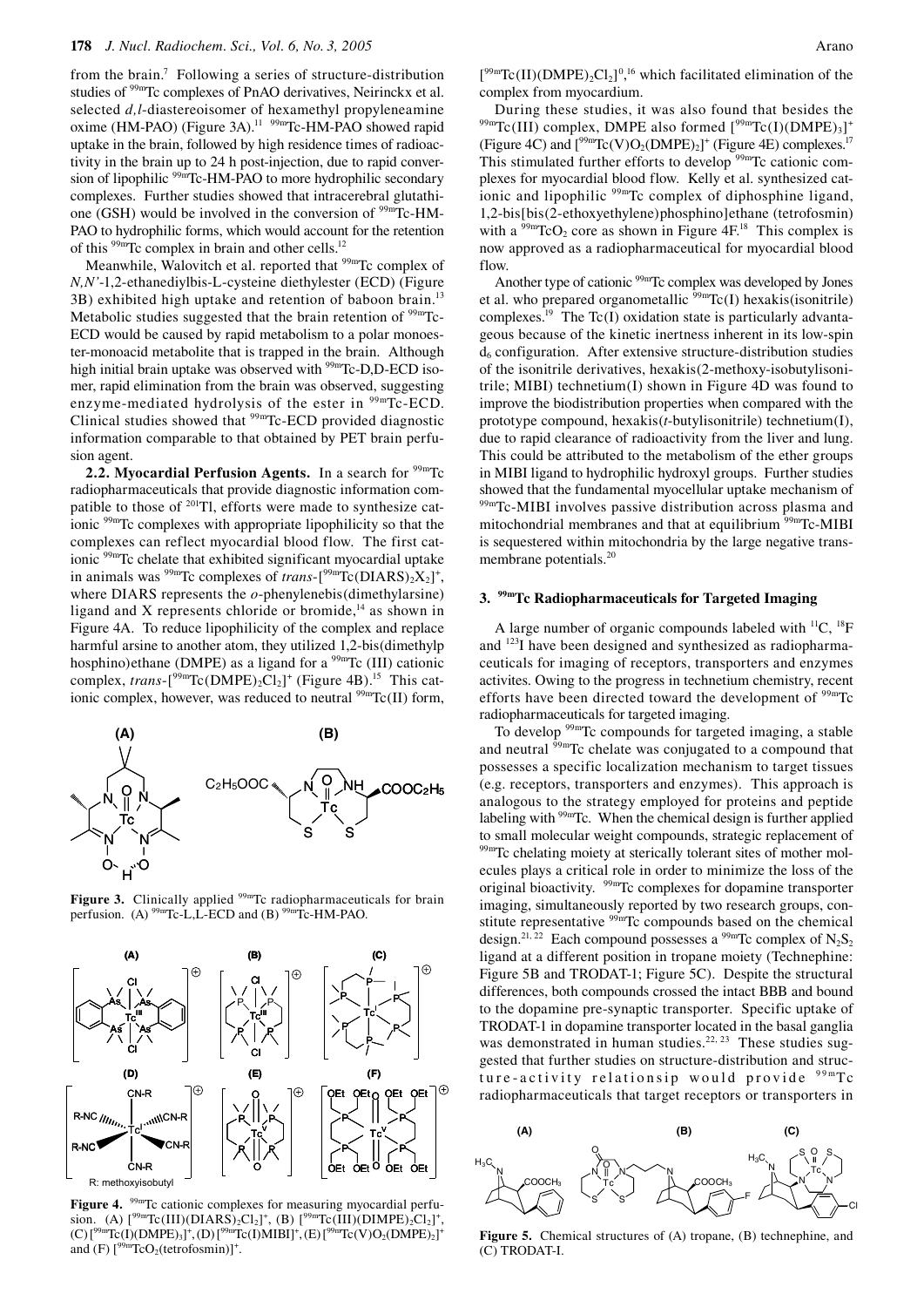the brain or other tissues of interest. Recent development of organometallic technetium and rhenium complexes will also provide another design for <sup>99m</sup>Tc radiopharmaceuticals.

External imaging of energy production activity of living cells with <sup>99m</sup>Tc compounds constitutes another challenging task. Based on the studies of <sup>11</sup>C- and <sup>123</sup>I-labeled medium chain fatty acid analogs, our efforts were focused on developing medium chain fatty acid analogs that reflect β-oxidation activity in the liver. Monoamine-monoamide (MAMA) ligand was attached to the ω-position of hexanoic acid (HA), as shown in Figure 6A. In biodistribution studies, <sup>99m</sup>Tc-MAMA-HA showed high initial hepatic uptake, followed by rapid excretion of radioactivity into urine. Analyses of urine revealed <sup>99m</sup>Tc-MAMA-butylic acid  $(BA)$  as the major radiometabolite. <sup>99m</sup>Tc-MAMA-HA generated 99mTc-MAMA-BA when incubated in the presence of living liver slices. However, <sup>99m</sup>Tc-MAMA-HA remained intact when the experiments were performed in the presence of 2-bromooctanoate, an inhibitor for β-oxidation.<sup>24</sup> These findings indicated that <sup>99m</sup>Tc-MAMA-HA was recognized as a substrate for β-oxidation by the liver. On these bases, <sup>99mT</sup>c-MAMA-derivatives of dodecanoic acid (DA) and hexadecanoic acid (HDA) were also synthesized to estimate whether similar chemical design is applicable to develop 99mTc-labeled fatty acid analogs recognized as substrates for β-oxidation in myocardium. In biodistribution studies, 99mTc-MAMA-HDA showed the maximum heat/blood ratio of 3.6 at 2 min post-injection. These kinetics were similar to those of  $[125]$ iodophenylpentadecanoic acid. Metabolic studies supported that <sup>99m</sup>Tc-MAMA-HDA was metabolized by β-oxidation in the body.25 More recently, Lee et al. synthesized 8-[99mTc]cyclopentadienyltricarbonyltechnetium 8-oxooctanoic acid (<sup>99m</sup>Tc-CpTTOA; Figure 6B). This organometallic technetium compound was also metabolized by the liver to generate 4-cyclopentadienyl counterpart.<sup>26</sup> Thus, although further studies are required, these studies suggest that <sup>99m</sup>Tc complexes may be recognized as substrates for energy production when appropriate structures are given.

Recently, tremendous efforts are being made to apply organometallic technetium and rhenium complexes to radiopharmaceutical. Alberto and co-workers published a new atomospheric synthesis for complexes  $[MX<sub>3</sub>(CO)<sub>3</sub>]$ <sup>+</sup> (M= Tc or Re; X= Cl or Br).<sup>27</sup> More recently, Dyszlewski et al. developed a freeze-dry formulation for the preparation of the  $99mTc(CO)_{3}(OH)_{3}$  core in aqueous solution.<sup>28</sup> Further details of the organomtallic technetium complexes are found in recent review by Schibli.<sup>25</sup>

Cyclopentadienyl (Cp)  $^{99m}$ Tc(I) and  $^{186}$ Re(I) tricarbonyl complexes  $[ChM(CO)_3]$  (M = Tc or Re) constitute another interesting precursors for <sup>99m</sup>Tc and <sup>186/188</sup>Re radiopharmaceuticals.  $CpTc(CO)$ <sub>3</sub> is a kinetically inert, lipophilic core to which biomolecules can be appended through modification of the Cp ring. Spradau et al. reported a unique synthetic procedure for  $CpRe(I)(CO)$ <sub>3</sub> by means of a double ligand transfer reaction, which can be applicable to  $^{99m}$ Tc(I).<sup>30</sup> The CpTc(CO)<sub>3</sub> was applied to labeling proteins, peptides<sup>31</sup> and an estradiol derivative.<sup>32</sup>

As a part of works to develop  $99m$ Tc and  $186/188$ Re-labeling reagent of low molecular weight polypeptides based on renal brush border strategy (Figure 9), $^{33}$  we investigated in vivo metabolism of [188Re]cyclopentadienyltricarbonylrhenium ([188Re]CpTR-COOH). This compound was quite stable in murine plasma. When injected to mice, [<sup>188</sup>Re]CpTR-COOH



**Figure 6.** (A)  $99m$ Tc-MAMA-based medium (n = 6) and long chain (n = 10) fatty acids, and (B) cyclopentadienyltricarbonyl derivative of medium chain fatty acid analog,  $\int_{0}^{99m}Tc$ ]CpTTOA.

was excreted from the body as its intact form and its glycine conjugate, suggesting that [188Re]CpTR-COOH would be partially recognized as an aromatic acid and was metabolized as such by the body. On the other hand,  $[^{188}$ Re]CpTR-Gly was excreted in the urine as its intact structure. From these studies, CpTR-Gly would constitute potential alternative for meta-iodohippuric acid in preparing <sup>186/188</sup>Re-labled reagents of low molecular weight polypeptides.34

### **4. 99mTc Polynuclear Complexes of Bisphosphonates**

Although developed in 1970's,  $99m$ Tc complexes of bisphosphonate (diphosphonate, abbreviated as BP) are still most widely used radiopharmaceuticals in clinical studies. They accumulate in bone, especially at sites of high calcium turnover in actively growing or cancerous bone with easily accessible unsaturated coordination sphere of  $Ca^{2+}$  in the basic bone structure hydroxyapatite, which render the radiopharmaceuticals useful for visualizing various skeletal cancers.<sup>35</sup> High and selective accumulation of  $\frac{99 \text{m}}{2}$  E BP to cancerous bone promotes palliative treatment of bone metastases with <sup>186/188</sup>Re complexes of BP.<sup>36</sup>

Despite widespread applications, both <sup>99m</sup>Tc complexes of MDP and HMDP are subject to a time lag of more than 2 h before bone scanning can be performed after administration, due to the slow elimination rates of radioactivity from systemic circulation and soft tissues. In addition, while a variety of non-radioactive BPs have found widespread application in clinical management of a variety of bone disorders such as bone metastases, osteoporosis, and Paget's disease, there are conflicting results as to whether previous non-radioactive BP treatment for metastatic bone disease would give rise to false-negative bone scintigraphies. To elucidate factors affecting the pharmacokinetics of  $186$ Re-labeled 1,1-hydroxyethylidenediphosphonate  $(^{186}$ Re-HEDP), chemical and biological properties of <sup>186</sup>Re-HEDP were compared with those of chemically stable tricarbonyl [<sup>186</sup>Re](cy clopentadienylcarbonyl amino)-acetic acid] rhenium-conjugated 3-amino-1-hydroxypropylidene-1,1-bisphosphonate ([186Re]CpTR-Gly-APD; Figure 7E). The effect of HEDP preor co-administration on the biodistribution of the two 186Re-labeled compounds was also compared in mice. [<sup>186</sup>Re]CpTR-Gly-APD exhibited higher plasma stability, lower plasma protein binding, and higher HA binding than did 186Re-HEDP. In biodistribution studies, [<sup>186</sup>Re]CpTR-Gly-APD registered significantly higher radioactivity levels in bone and faster clearance of radioactivity from blood than did <sup>186</sup>Re-HEDP. However, a significant decrease in bone accumulation was observed when [<sup>186</sup>Re]CpTR-Gly-APD was co-injected with HEDP equivalent for that in <sup>186</sup>Re-HEDP. In contrast, no significant difference in bone accumulation was observed when [186Re]CpTR-Gly-APD was injected in mice after 5 min injection of a higher amount of HEDP. Similar results were observed with 186Re-HEDP in HEDP-pretreated mice. However,



**Figure 7.** Chemical structures of polyphosphonate ligands (A) pyrophosphate, (B) methylenediphosphonate (MDP), (C) hydroxymethylenediphosphonate (HMDP), (D) 1-hydroxyethylidenediphosphonate  $(HEDP)$ , and  $(E)$   $[186$ Re]CpTR-Gly-APD.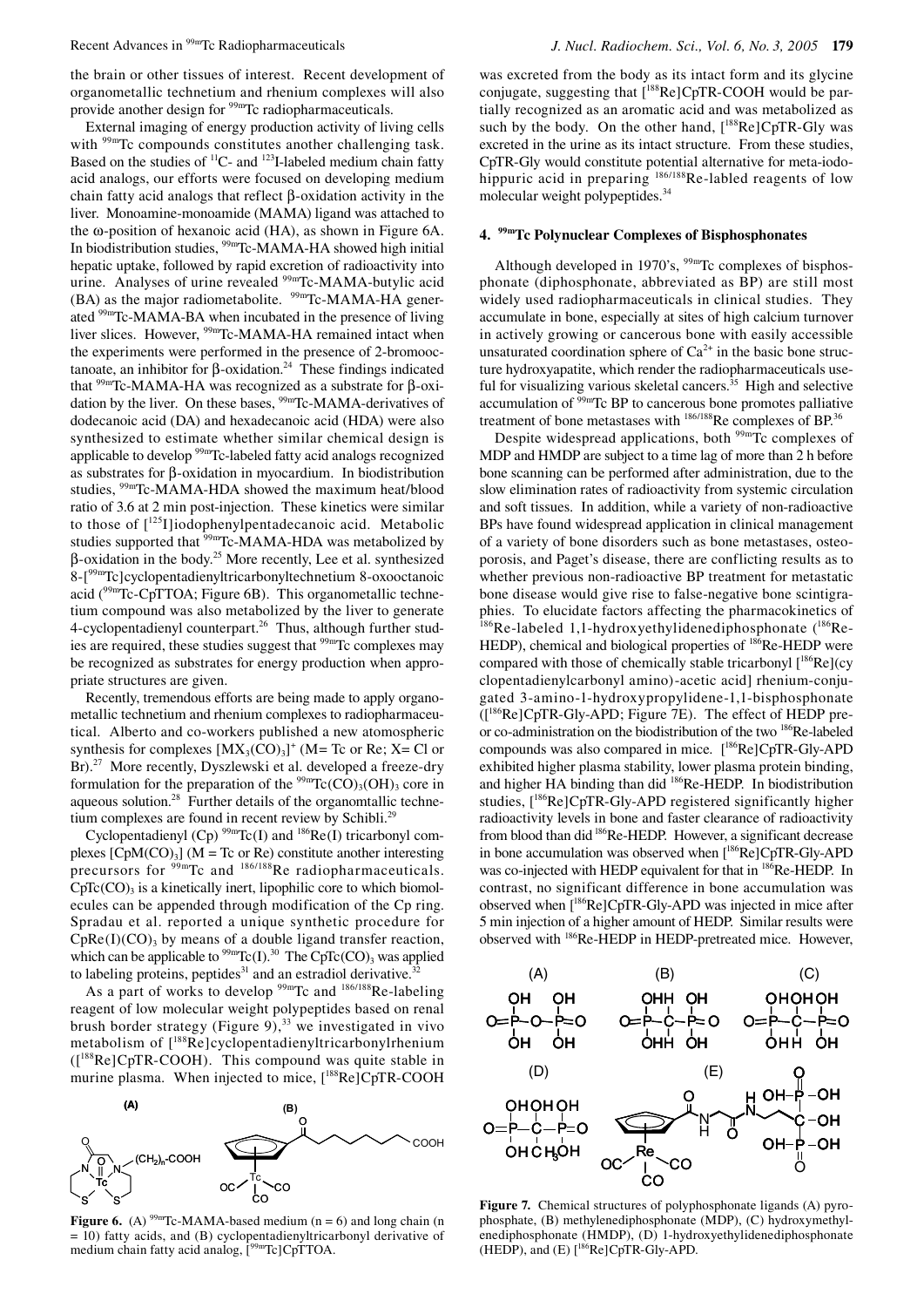

**Figure 8.** Chemical design of radiotracers based on metablic trapping principle. For measuring blood flow,  $k_3$  should be much larger than  $k_2$ . However, an appropriate rate balance between  $k_2$  and  $k_3$  is required to determine *k*3.



**Figure 9.** Chemical design of radiolabeled low molecular weight polypeptides for low renal radioactivity. The chemical linkage (glycyl-lysine) is cleaved by brush border enzymes present on the lumen of renal tubules before the polypeptide is internalized into renal cells. The resulting iodohippuric acid is rapidly excreted into urine.

a significant delay in blood clearance and high radioactivity levels in the kidney were observed especially with <sup>186</sup>Re-HEDP. These findings suggest that both specific activities and affinities to renal transport systems would play crucial roles in bone accumulation and blood clearance of 186Re-labeled BPs. These findings would also provide a good basis for further design of  $99m$ Tc- and  $186/188$ Relabeled bisphosphonate that possess pharmacokinetics more suitable to diagnosis and radiotherapy.

## **5. Conclusion**

Over the past 30 years, technetium chemistry has contributed to the development of a variety of <sup>99m</sup>Tc radiopharmaceuticals that are currently being used in clinical studies. During these times, significant knowledge has become available in the design of radiopharmaceuticals. The metabolic trapping strategy constitutes a representative approach to the design (Figure 8).37 Chemical design of radiolabeled low molecular weight polypeptides utilizing renal brush border enzymes for low renal radioactivity levels constitutes another example of the design (Figure 9).38 Future combination of the radiopharmaceutical design and technetium chemistry would pave the way to molecular imaging of a variety of disorders with <sup>99m</sup>Tc radiopharmaceuticals. The development of a new <sup>99m</sup>Tc radiopharmaceutical is a multidisciplinary effort and should need the collaboration of researchers in a variety of chemical and nuclear medicine fields.

#### **References**

- (1) A. Yokoyama, Y. Arano, T. Hosotani, A. Yamada, K. Horiuchi, K. Yamamoto, K. Torizuka, N. Ueda, and M. Hazue, *Proceeding of The Third World Congress in Nuclear Medicine and Biology*, Pergamon Press, Paris, 1982, p. 1097.
- (2) A. Yokoyama, A. Yamada, Y. Arano, K. Horiuchi, K.

Yamamoto, and K. Torizuka, in *Technetium in Chemistry and Nuclear Medicine*, eds. E. Deutsch, M. Nicolini, and H. WagnerJr., Raven Press, New York, 1983, p. 1051.

- (3) A. Yokoyama, T. Hosotani, Y. Arano, K. Horiuchi, K. Yamamoto, and K. Torizuka, in *Technetium in Chemistry and Nuclear Medicine*, eds. E. D. E, M. Nicolini, and H. W. Jr., Raven Press, New Yrek, 1983, p. 1067.
- (4) A. Davison, A. G. Jones, C. Orvig, and M. Sohn, Inorg. Chem. **20**, 1629 (1981).
- (5) H. F. Kung, M. Molnar, J. Billings, R. Wicks, and M. Blau, J. Nucl. Med. **25**, 326 (1984).
- (6) Y. Arano, M. Yabuki, A. G. Jones, and A. Yokoyama, Chem. Pharm. Bull Tokyo **39**, 104 (1991).
- (7) W. A. Volkert, T. J. Hoffman, R. M. Seger, D. E. Troutner, and R. A. Holmes, Eur. J. Nucl. Med. **9**, 511 (1984).
- (8) H. S. Winchell, R. M. Baldwin, and T. H. Lin, J. Nucl. Med. **21**, 940 (1980); H. F. Kung, K. M. Tramposch, and M. Blau, J. Nucl. Med. **24**, 66 (1983).
- (9) L. A. Epps, H. D. Burns, S. Z. Lever, H. W. Goldfarb, and H. N. W. Jr., Appl. Radiat. Isot. **38**, 661 (1987).
- (10) K. Fair, D. E. Troutner, E. O. Schiemper, R. K. Muramann, and M. L. Hoppe, Acta Cryst. **C40**, 1544 (1984).
- (11) R. D. Neirinckx, L. R. Canning, I. M. Piper, D. P. Nowotink, R. D. Pickett, R. A. Holmes, W. A. Volkert, A. M. Forster, P. S. Weisner, J. A. Marriott, and S. B. Chaplin, J. Nucl. Med. **28**, 191 (1987).
- (12) R. D. Neirinckx, J. F. Burke, R. C. Harrison, A. M. Forster, A. R. Andersen, and N. A. Lassen, J. Cereb. Blood Flow Metab. **8**, S4 (1988).
- (13) R. C. Walovitch, T. C. Hill, S. T. Garrity, E. H. Cheesman, B. A. Burgess, D. H. O'Leary, A. D. Watson, M. V. Ganey, R. A. Morgan, and S. J. Williams, J. Nucl. Med. **30**, 1892 (1989).
- (14) E. Deutsch, K. A. Glavan, V. J. Sodd, H. Nishiyama, D. L. Ferguson, and S. J. Lukes, J. Nucl. Med. **22**, 897 (1981).
- (15) H. Nishiyama, R. J. Adolph, E. Deutsch, V. J. Sodd, K. Libson, M. C. Gerson, E. L. Saenger, S. J. Lukes, M. Gabel, J. L. Vanderheyden, and D. L. Fortman, J. Nucl. Med. **23**, 1102 (1982).
- (16) J. L. Vanderheyden, M. J. Heeg, and E. Deutsch, Inorg. Chem. **24**, 1666 (1985).
- (17) J. L. Vanderheyden, A. R. Ketering, K. Libson, z. J. Heeg, L. Roecker, P. Motz, R. Whittle, R. C. Elder, and E. Deutsch, Inorg. Chem. **23**, 3184 (1984).
- (18) J. D. Kelly, A. M. Forster, B. Higley, C. M. Archer, F. S. Booker, L. R. Canning, K. W. Chiu, B. Edwards, H. K. Gill, M. McPartlin, and et al., J. Nucl. Med. **34**, 222 (1993).
- (19) A. G. Jones, A. Davison, M. R. LaTegola, J. W. Brodack, C. Orvig, M. Sohn, A. K. Toothaker, C. J. L. Lock, K. J. Franklin, C. E. Costello, S. A. Carr, K. Biemann, and M. L. Kaplan, J. Nucl. Med. **23**, 801 (1982); B. L. Holman, A. G. Jones, J. Lister James, A. Davison, M. J. Abrams, J. M. Kirshenbaum, S. S. Tumeh, and R. J., J. Nucl. Med. **25**, 1350 (1984).
- (20) D. Piwnica-Worms, J. F. Kronauge, and M. L. Chiu, J. Nucl. Med. **32**, 1992 (1991); D. Piwnica-Worms, J. F. Kronauge, and M. L. Chiu, Circulation **82**, 1826 (1990); M. L. Chiu, J. F. Kronauge, and D. Piwnica-Worms, J. Nucl. Med. **31**, 1646 (1990).
- (21) B. K. Madras, A. G. Jones, A. Mahmood, R. E. Zimmerman, B. Garada, B. L. Holman, A. Davison, P. Blundell, and P. C. Meltzer, Synapse **22**, 239 (1996).
- (22) H. F. Kung, H.-J. Kim, M.-P. Kung, S. K. Meegalla, K. Plössl, and H.-K. Lee, Eur. J. Nucl. Med. **23**, 1527 (1996).
- (23) W. S. Huang, S. Z. Lin, J. C. Lin, S. P. Wey, G. Ting, and R. S. Liu, J. Nucl. Med. **42**, 1303 (2001).
- (24) N. Yamamura, Y. Magata, Y. Arano, T. Kawaguchi, K. Ogawa, J. Konishi, and H. Saji, Bioconjug. Chem. **10**, 489 (1999).